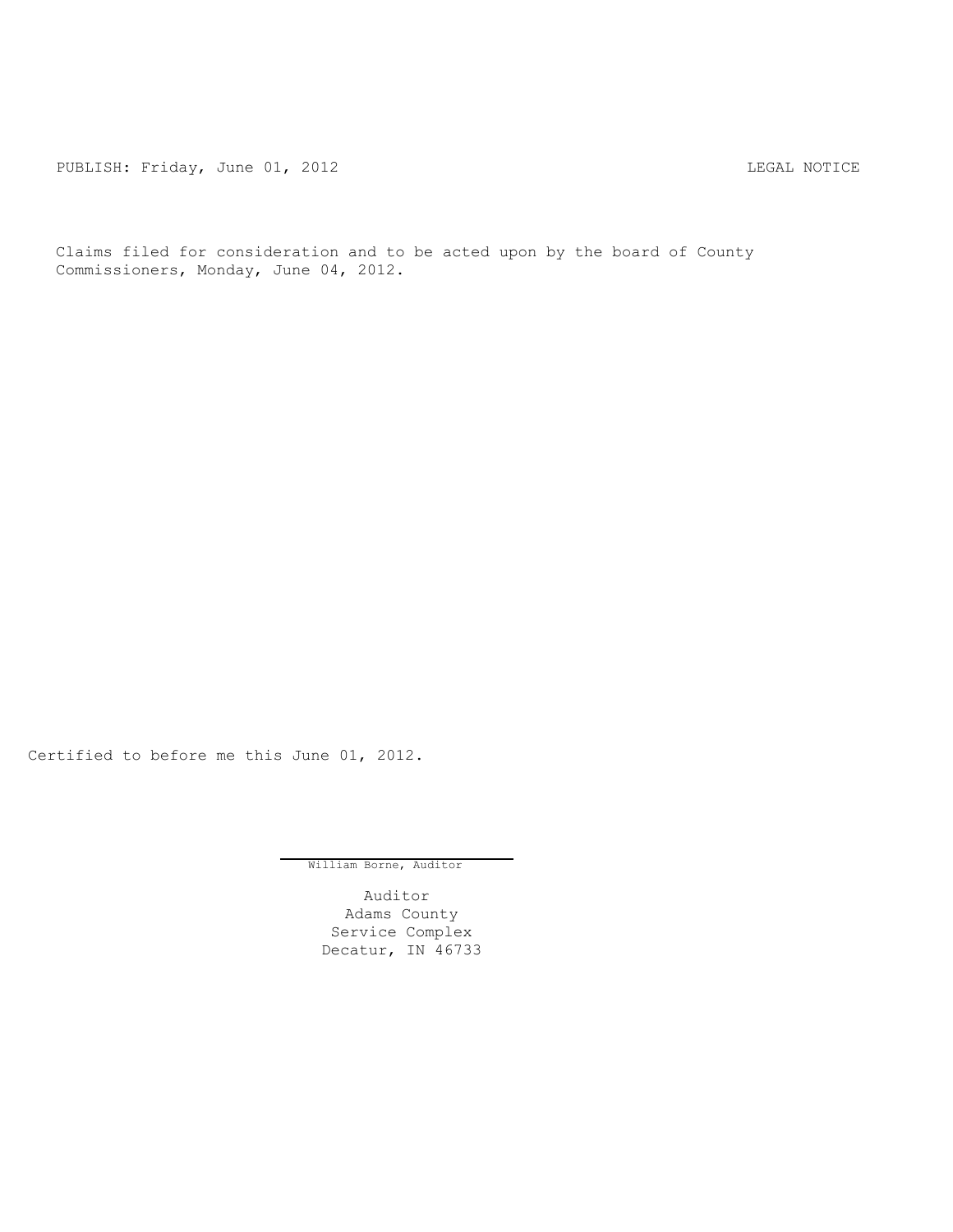

## **Claims Docket for Newspaper Adams County, Indiana**

## For Period: **5/8/2012** to **5/8/2012**

Date Claims to be Paid: **6/4/2012**

*313 W. Jefferson St. Decatur, IN 46733 (219) 724-2600*

| <b>Vendor</b>                            | <u>Amount</u> | <b>Vendor</b>                       | <b>Amount</b> |
|------------------------------------------|---------------|-------------------------------------|---------------|
| Spangler, Anna                           | 130.00        | Smith, G. Medford                   | 130.00        |
| Fox, Thomas E.                           | 25.00         | Anita Spiegel                       | 100.00        |
| Union Township                           | 40.00         | Cheryl Bultemeyer                   | 17.16         |
| Pam Hall                                 | 7.08          | Grimm, Rebecca                      | 25.00         |
| Carol Swygart                            | 100.00        | Donna Marbach                       | 130.00        |
| Kristie Ripley                           | 100.00        | Bernice E. Caston                   | 225.00        |
| Shirley A. Hormann                       | 75.00         | Wanda Moser                         | 100.00        |
| Pat Bertsch                              | 100.00        | Dorothy Dryer                       | 100.00        |
| Janet Gagle                              | 100.00        | Joyce Schnitz                       | 100.00        |
| Marinel Sprunger                         | 130.00        | Georgia D. Glass                    | 100.00        |
| Teresa Liechty                           | 100.00        | Jennifer Beer                       | 130.00        |
| Frederick Stauffer                       | 100.00        | Iona Amspaugh                       | 100.00        |
| Deborah Lehman                           | 130.00        | Margaret Sprunger                   | 100.00        |
| Margaret Conrad                          | 100.00        | Dian Givens                         | 100.00        |
| <b>Bill Wemhoff</b>                      | 175.00        | Swiss Village                       | 40.00         |
| Irene Kiess                              | 1,650.00      | Nancy Reinhart                      | 100.00        |
| Arthur J. Booth                          | 100.00        | Jacqueline K. Hoffman               | 25.00         |
| Imogene Wilder                           | 130.00        | Decatur Baptist Church              | 40.00         |
| Joan Liechty                             | 130.00        | Renee Bradford                      | 6.60          |
| Maribeth Smitley                         | 130.00        | Cass Hammond                        | 7.92          |
| Charles Abel                             | 100.00        | Leslie W. Marckel                   | 100.00        |
| Mary Gerber                              | 100.00        | Don Gerber                          | 100.00        |
| Nancy Graber                             | 25.00         | Anna Lehman                         | 100.00        |
| Berne Nazarene Church                    | 40.00         | Janet Swales                        | 1,575.00      |
| Stanley D. Hill                          | 130.00        | Nelson Clark                        | 100.00        |
| Phil Arnold                              | 100.00        | Victor Canalis                      | 100.00        |
| Becky Buckingham                         | 100.00        | <b>Bridge Community Church</b>      | 40.00         |
| Ann Bieberich                            | 100.00        | Carrie Burry                        | 100.00        |
| Mt. Hope Nazarene                        | 40.00         | <b>Evangelical Mennonite Church</b> | 40.00         |
| Monroe United Methodist                  | 40.00         | Eugene F Kiess                      | 100.00        |
| Susan K. Robinson                        | 100.00        | Janice Medaugh                      | 100.00        |
| Nicole Heckert                           | 100.00        | Cari Shaffer                        | 100.00        |
| Dorothy Murphy                           | 150.00        | Lillie Bleeke                       | 100.00        |
| Cheryl Hoffman                           | 100.00        | Catherine Loshe                     | 100.00        |
| Carol Schwartz                           | 100.00        | Jodi Cook                           | 100.00        |
| Anita Miller                             | 100.00        | Carolyn Schindler                   | 130.00        |
| Helen Stucky                             | 100.00        | Lila Bryan                          | 100.00        |
| Pleasant Dale Church of the Brethern     | 40.00         | Anthony Stebing                     | 25.00         |
| Leesa Heckman                            | 100.00        | Karen Heller                        | 100.00        |
| Linda Call                               | 100.00        | Lynford Weiland                     | 100.00        |
| Gene Max Hindenlang                      | 100.00        | Jim Teeple                          | 25.00         |
| Cathy Berkshire                          | 130.00        | Robert Shoemaker                    | 100.00        |
| James Scott                              | 50.00         | Carol A. Tonak                      | 100.00        |
| Candy S. Landis                          | 100.00        | Russell E Cook                      | 215.00        |
| Jerry Beard                              | 100.00        | Virginia Yoder                      | 100.00        |
| William Givens                           | 100.00        |                                     |               |
|                                          |               | Diana Bailey                        | 100.00        |
| Alice Hirschy<br><b>Bruce Reidenbach</b> | 100.00        | Ken Singleton<br>Kristen Cochran    | 239.08        |
|                                          | 100.00        |                                     | 130.00        |